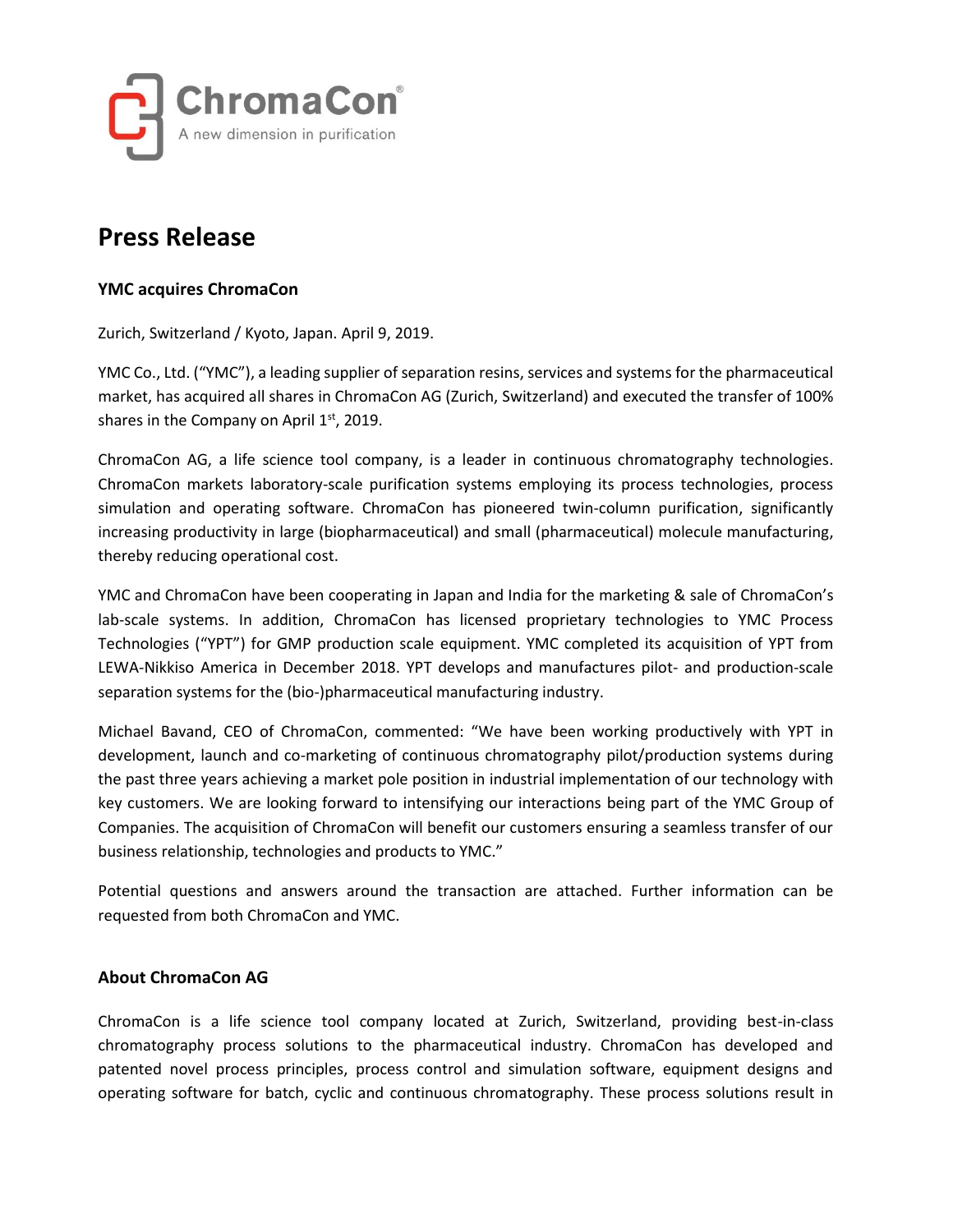

significant CAPEX and OPEX cost savings and enabling scalable chromatographic solutions for large-scale purification applications. The Contichrom® laboratory-scale equipment is co-marketed worldwide by ChromaCon and its partners. ChromaCon has provided global licenses for its process technologies to YPT for implementation into scale-up systems.

# **ChromaCon Contact**

To find out more about ChromaCon please contact us directly or visit our website. Dr. Michael Bavand, CEO, [info@chromacon.com,](mailto:info@chromacon.com) [www.chromacon.com](http://www.chromacon.ch/)

# **About YMC Co., Ltd.**

YMC is a private life science company headquartered in Kyoto, Japan. Founded in 1980, YMC has over 9 affiliates and facilities throughout Asia, Europe and America. The over 400 employees are providing bestin-class lab and process solutions to pharmaceutical industry. YMC focus is in innovation, production and sales of packing materials, packed columns and systems for High Performance Liquid Chromatography (HPLC), Low Pressure Liquid Chromatography (LPLC) and custom purification and custom synthesis. YMC operates a CMO facility and pilot plant incorporating state of the art simulated moving bed (SMB) purification. YMC is also engaged in the production and sales of micro-reactor systems. YMC's intellectual properties, cultivated from many years of experience, will continue to push the limits to create a prosperous future for purification and discovery of small and large molecule therapies.

#### **YMC Contact**

To find out more about YMC please contact us directly or visit our website. Hideshi Nakabayashi, [h-nakabayashi@ymc.co.jp,](mailto:h-nakabayashi@ymc.co.jp) [www.ymc.co.jp.](http://www.ymc.co.jp/)